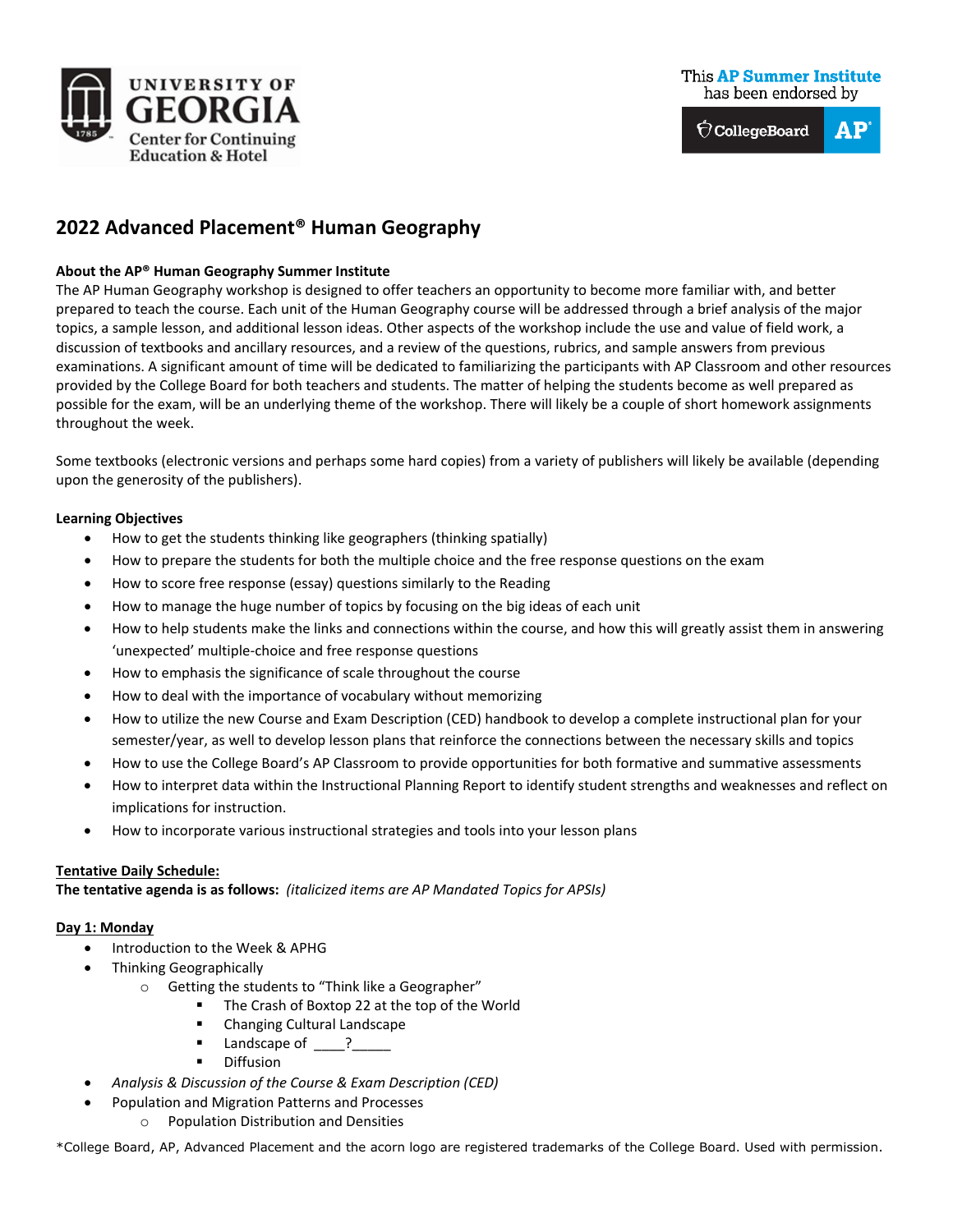o The Demographic Transition Model

#### **Day 2: Tuesday**

- Population and Migration Patterns and Processes
	- o Population Policies
- Cultural Patterns and Processes
	- o Religious Landscape
	- o Gender Geography
	- o Language
		- **Language Families Numbers 1 10**
- Political Patterns and Processes
	- o Territoriality, Sovereignty, Nation, State, Nation-state
	- o Geography and Election Campaigns
	- o Gerrymandering
- Resources (texts, exam prep. books, & others)

## **Day 3: Wednesday**

- Industrial and Economic Development Patterns and Processes
	- o Location Analysis
		- **Location of Volvo Dealership**
		- **EXEC** Location of Alcan, Ford, Peppler-Sklar factories
		- **Location Theories**
	- o Economic Development
		- **Basessing and Quantifying**
		- **•** Development Models Rostow and Wallerstein
	- o Gender
- *AP Classroom*

## **Day 4: Thursday**

- Cities and Urban Land-use Patterns and Processes
	- o Urban vs Rural
	- o World Urbanization
	- o Central Place Theory
	- o Urban Models
	- o Analysis of Internal Social/Economic Patterns of Cities (Statistics / Regina / Atlanta)
	- o Megacities Project
	- o Ideal Cities Project
- *Assess and Reflect*
- *Strategies and Pedagogical Tools\**
- *Planning and Developing a course (semester or year-long)*
- AP Exam (format, style of questions, scoring, the Reading, etc.)

#### **Day 5: Friday**

- Agriculture and Rural Land-use Patterns and Processes
	- o Changes in Agriculture
	- o Von Thünen Land-use Model
- Field Trip Field Work
- Working as a Geographer Careers
- Wrap Up

*\* - In addition to the discussion of Strategies and Pedagogical Tools on Thursday, the topic will also be incorporated throughout the entire workshop as participants discuss various activities and assignments.*